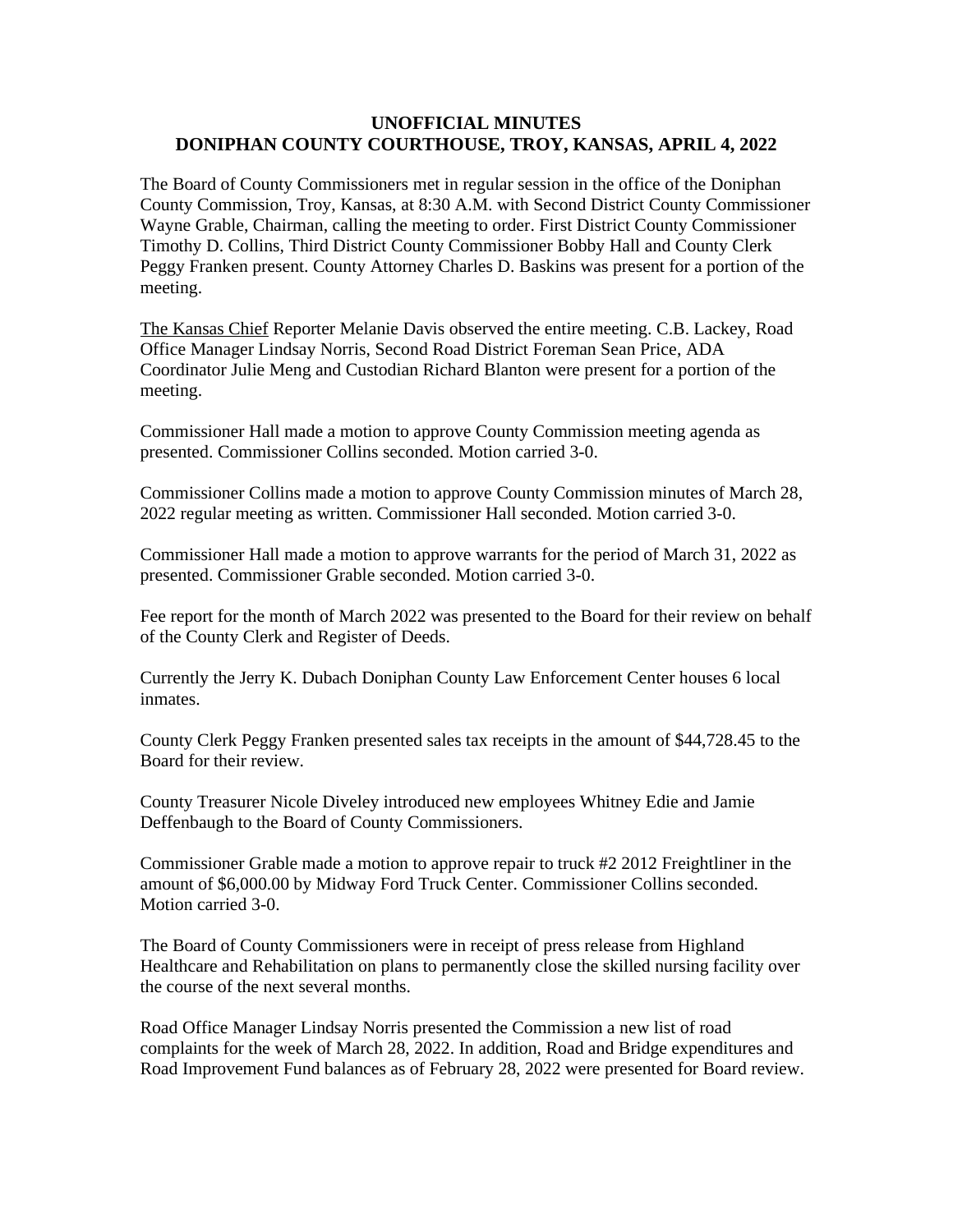Commissioner Collins asked Road Office Manager Norris for 2017 dump truck specifications for Board review.

David Beach, Engineer with Schwab-Eaton, PA sent correspondence to the Board of County Commissioners regarding several bridge issues as follows:

T-538-1 low water crossing on Oxide Road Section 35 Township 5 Range 21E with erosion and undermine issues. Maybe the easy solution is to break-up the slope pavement that's undermine use it to fill-in along the wash-out maybe add additional rock to fill-in any voids underneath then, excavate a trench below the streambed  $(8" - 12"$  wide x 36" deep) the full width of the crossing and up the bank at the ends, and use wire mesh tuck down into the trench and up the slope then pour back say  $6" - 8"$  depth the slope pavement, and new toe wall. The toe (trench) should help it from undermine and it tied to the new slope pavement using the wire mesh should help it to stay together. In lieu of wire mesh No. 4 rebar could be placed at 18" spacing each way and into the toe wall. Or dig the trench, cut access panels in the existing slope pavement, form the front (dam) and fill using flowable fill via the cut access panels. Use rebar (field bend) to tie the toe wall trench to the new fill.

T-538-2 two bridge structures on Oxide Road in Section 35 Township 5 Range 21E discussed possibly replacing using two 80" pipe we will need to do a drainage study, hydraulic model to see if this is doable.

T-723-1 Steel Beam span bridge in Section 26 Township 2 Range 21E severe sinkhole at SW corner. If I remember correctly the streambed is a rock shelf. Water has managed to backup and caused a cavity to form that finally broke through to the top so if adequately repair/sealoff the base and backfill the void using a combination of flowable fill the bottom 3' or so (as a plug) then use gravel or compacted backfill to fill the remainder of the hole. May need to jackhammer if it's rock to form a trench along the perimeter 8' or so each way of the bottom SW corner (deeper the better). Use No. 4 rebar at 18" spacing to tie the trench toe wall to the flowable fill above. If the streambed is rock may need to jackhammer a min. 6" deep by 8" wide keyway, drill, and grout rebar, form the outside face then fill from the top as noted above. Similar repairs may be needed along the east side. East deck plank needs replaced.

The steel pile at the SW corner looks like it was wedged in and sits on top of the rock shelf it may need to be reset and cross braced to help keep it in proper position. Keep in mind this pile has been like this since 2010 so not overly concerned unless it is beginning to kick out. It may be better to excavate a hole into the rock for it to sit vertically to support the cap. This can be done when excavating the toe wall for the corner repair.

The NE timber pile is rotted at its base needs replaced/shored. It may be possible to wedge a steel or heavy timber pile toed-in (then braced long the bottom and middle of it to adjacent piling) along the inside corner to support that corner of the bridge. The next pile over is comprised of two timber planks (2013) so it should also be reinforced.

Thinking about it this may be a good candidate to replace using the KLBIP program and if use the Oxide Road Bridge as a sacrifice bridge could receive \$200K toward the replacement. Note if the bridge is replaced the piling should be predrilled into the rock pending geology recommendations.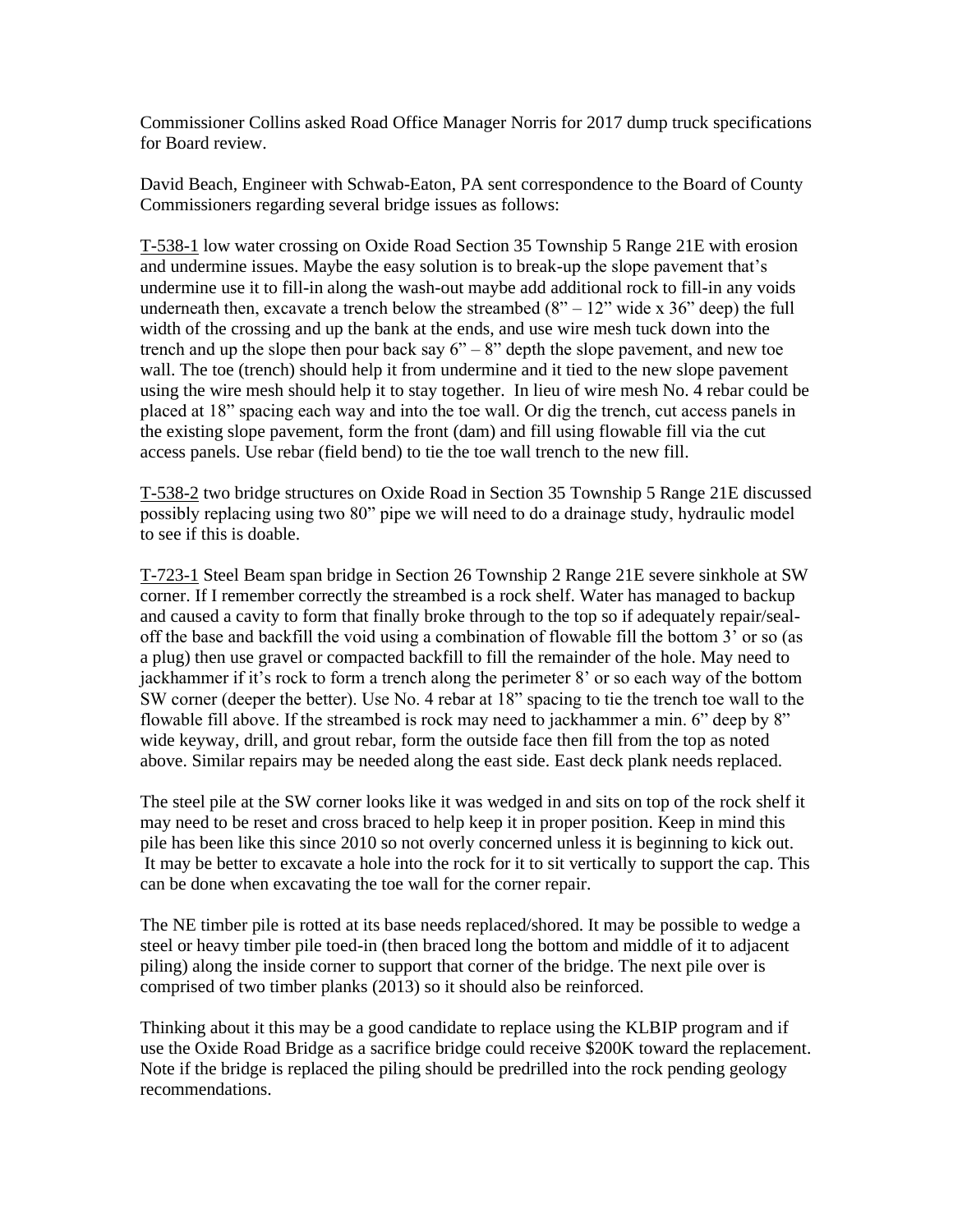The Commissioners took no action pending review.

Lindsay Norris, Road Office Manager, informed the County Commission extra piling in length from 5' to 7' was left over from RS160 bridge replacement on  $180<sup>th</sup>$  Road in Section 23 Township 3 Range 19E, northeast of Severance, Kansas, for Doniphan County to haul from the job site. Norris said Reece Construction also has 20' sticks left from the project, Doniphan County may be able to purchase at cost for future projects.

Commissioner Collins requested Road Office Manager Lindsay Norris obtain cost estimates for replacement tube on Ash Point Road south of  $160<sup>th</sup>$  Road in Sections 5 and 6 Township 4 Range 19E.

C.B. Lackey asked County Attorney Charles D. Baskins the status of tax foreclosure sale in Highland, Kansas. County Attorney Baskins said legal publications have been made and process has been served on property owners. Journal Entries are being drafted for judgement to be submitted to the Federal Government. Sale date should take place within 45 days.

ADA Coordinator Julie Meng met with the County Commission to discuss ADA accessible courthouse lift and options for sidewalk ramp into the courthouse building. Representatives with Access Elevator will brace the lift to keep from shifting resulting in the machine becoming inoperable. Mrs. Meng will contact the Kansas Historical Society for alternative options for access into the courthouse building.

At 9:21 A.M. Commissioner Grable made a motion to recess into executive session for the purpose of discussing matters relative to attorney-client privilege with legal counsel, with the meeting to be called back to order in the office of the Doniphan County Commission at 9:31 A.M. Commissioner Hall seconded. Motion carried 3-0. County Attorney and County Clerk remained.

At 9:31 A.M. the Board of County Commissioners recessed for a break with the meeting called back to order in the office of the Doniphan County Commission at 9:36 A.M.

At 9:38 A.M. Commissioner Hall made a motion to recess into executive session for the purpose of discussing and protecting the interest of non-elect personnel, with the meeting to be called back to order in the office of the Doniphan County Commission at 9:48 A.M. Commissioner Collins seconded. Motion carried 3-0. County Attorney, County Clerk and Custodian remained.

At 9:48 A.M. Commissioner Hall made a motion to extend executive session for the purpose of continuing discussion and protecting the interest of non-elect personnel, with the meeting to be called back to order in the office of the Doniphan County Commission at 9:58 A.M. Commissioner Grable seconded. Motion carried 3-0. County Attorney and County Clerk remained.

Commissioner Grable made a motion to advertise for full-time custodian and full-time road department operators. Commissioner Hall seconded. Motion carried 3-0.

There being no further business before the Board, Commissioner Hall made a motion to adjourn at 10:01 A.M. Commissioner Grable seconded. Motion carried 3-0.